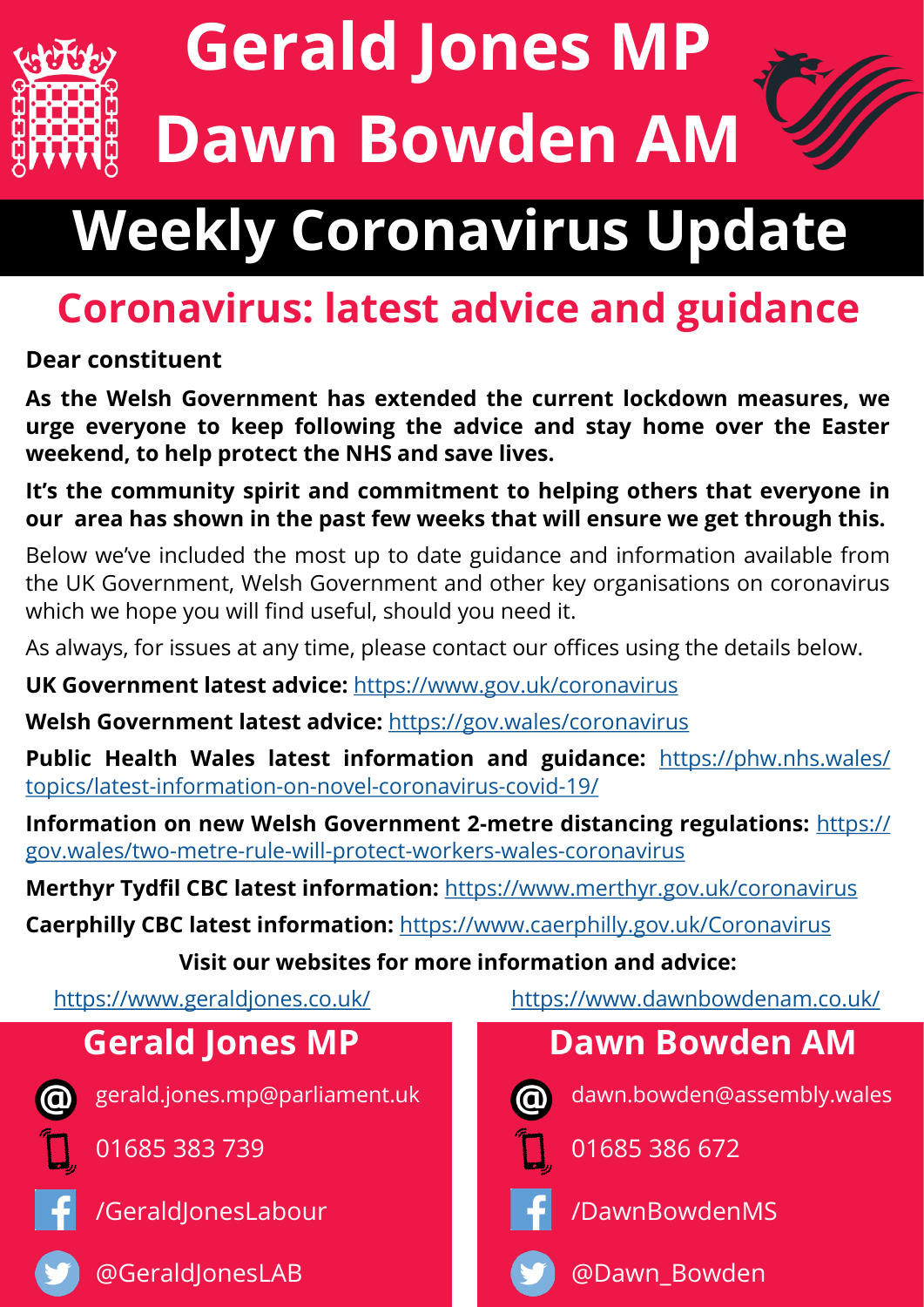### **Volunteering: information and how to get involved**

**In recent weeks, we have received a number of enquiries from constituents asking how they can get involved in volunteering and support their local communities and the most vulnerable among us.**

**We have been amazed at the community spirit and compassion shown by so many in our area, and for those of you who want to get involved we have included below some key information and useful contacts and websites that we hope will be helpful.**

- Welsh Government has launched a £24m fund for the voluntary sector, with financial support for charities and helping more people to volunteer: [https://](https://gov.wales/written-statement-coronavirus-covid-19-support-third-sector-and-volunteering) [gov.wales/written](https://gov.wales/written-statement-coronavirus-covid-19-support-third-sector-and-volunteering)-statement-coronavirus-covid-19-support-third-sector-and[volunteering](https://gov.wales/written-statement-coronavirus-covid-19-support-third-sector-and-volunteering)
- The UK Government has announced a £750m package of support for charities across the UK, to help them continue providing voluntary services and recruit more volunteers: [https://www.gov.uk/government/news/chancellor](https://www.gov.uk/government/news/chancellor-sets-out-extra-750-million-coronavirus-funding-for-frontline-charities)-sets-outextra-750-million-[coronavirus](https://www.gov.uk/government/news/chancellor-sets-out-extra-750-million-coronavirus-funding-for-frontline-charities)-funding-for-frontline-charities
- Welsh Government Q&A on volunteering during the pandemic: [https://](https://www.geraldjones.co.uk/wp-content/uploads/sites/256/2020/04/Coronavirus-volunteering-QA.pdf) www.geraldjones.co.uk/wp-[content/uploads/sites/256/2020/04/Coronavirus](https://www.geraldjones.co.uk/wp-content/uploads/sites/256/2020/04/Coronavirus-volunteering-QA.pdf)[volunteering](https://www.geraldjones.co.uk/wp-content/uploads/sites/256/2020/04/Coronavirus-volunteering-QA.pdf)-QA.pdf

#### **How to get involved**

**Volunteering Wales** is coordinating individuals and groups looking to volunteer during the pandemic; to register and to find local opportunities visit their website: https://volunteering-[wales.net/vk/volunteers/index](https://volunteering-wales.net/vk/volunteers/index-covid.htm)-covid.htm

**Voluntary Action Merthyr Tydfil (VAMT)** have produced a list of help and support services available to local residents; the list is updated daily, and can be accessed on their website here:<https://vamt.net/en/coronavirus/>

In the Upper Rhymney Valley, **Gwent Association of Voluntary Organisations (GAVO)** have also produced a list of services and other resources, which you can find here:<https://www.gavo.org.uk/covid19>

**VAMT** are also looking to help in advising on issues around local community and street groups. Should you wish to get involved, please contact: [hilary.edwards@vamt.net.](mailto:hilary.edwards@vamt.net)

**GAVO** also have a similar sign-up system for those who may wish to volunteer, which you can access here: <https://www.gavo.org.uk/volunteering>

**Tesco** has set up a support fund, offering payments of £500 each to local organisations supporting residents during the pandemic. To apply, visit their website: [https://tescobagsofhelp.org.uk/grant](https://tescobagsofhelp.org.uk/grant-schemes/tesco-cv-fund/)-schemes/tesco-cv-fund/